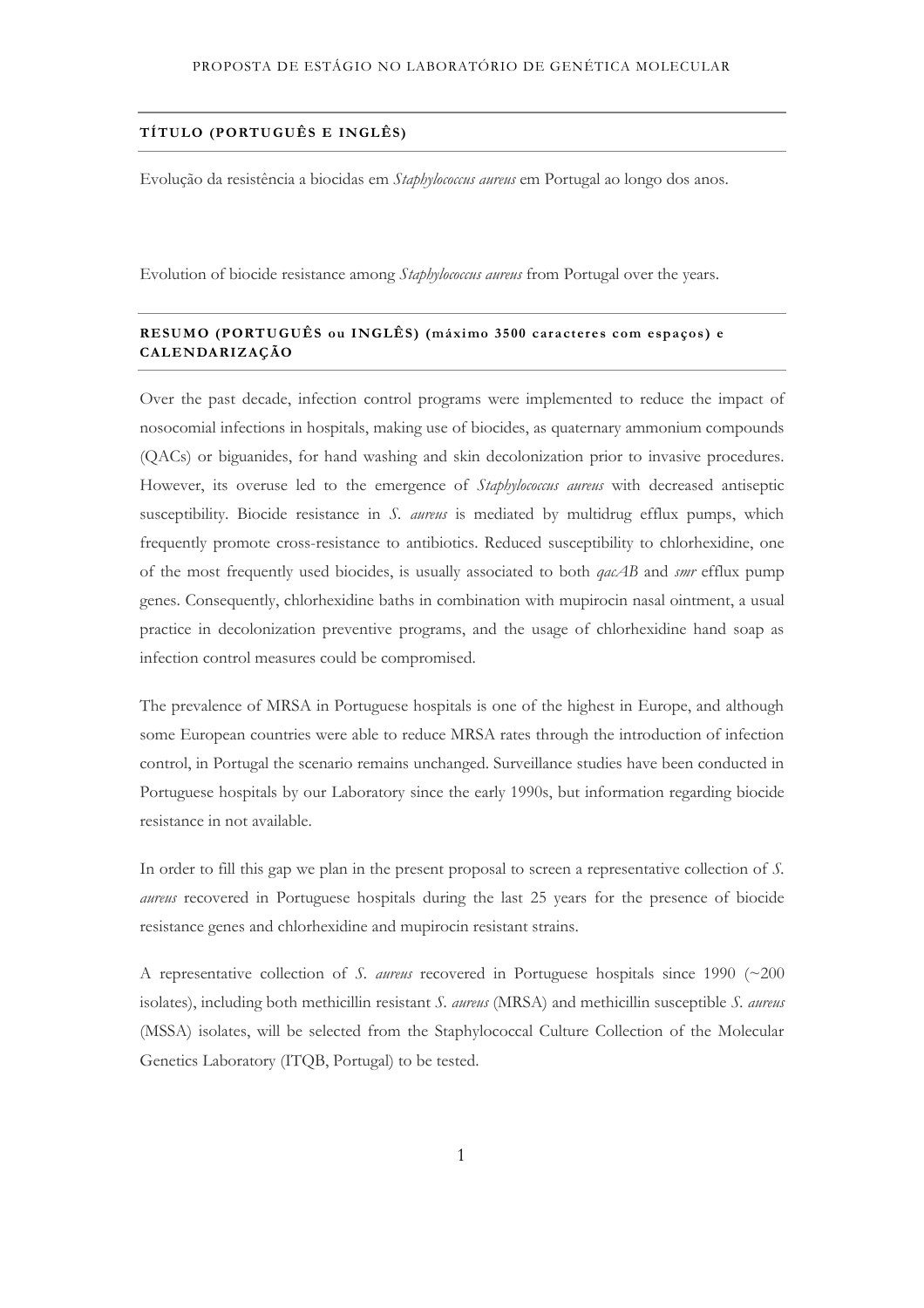Biocide resistance will be evaluated by PCR amplification of the internal fragments of six efflux pumps genes (*qacAB, smr, norA*, *lmrS*, *mepA* and *sepA*) and gene expression will be detected by quantitative RT-PCR (qRT-PCR). Mupirocin resistance will be screened by a double disk diffusion method with 5μg and 200μg mupirocin disks to identify high- and low-level resistance. PCR detection of *mupA* and *mupB* genes and minimum inhibitory concentration (MIC) determined by Etest by will be performed in resistant isolates.

Moreover, chlorhexidine MICs and minimum bactericidal concentration (MBC) will be determined for all *qacAB* positive isolates by the broth microdilution method in 96-wells plates.

We expect to be able to:

- Determine the prevalence of biocide resistance genes among nosocomial *S. aureus* in Portugal over the years;

- Identify the evolution of biocide resistance overtime among *S. aureus* isolates and correlate with known waves of clonal replacements;

- Determine the prevalence of chlorhexidine nonsusceptibility and mupirocin resistance, which impairs the nasal decolonization process;

- Detect association between biocide and antimicrobial resistance over time;

The availability of data on the prevalence of biocide resistance in Portuguese hospitals and its possible association to antimicrobial resistance will provide useful information for the establishment of more effective and adequate infection control guidelines.

#### Timeline:

The work can start in October 2016 with PCR detection of biocide resistance genes (3-4 months). Quantitative RT-PCR (qRT-PCR), mupirocin resistance screening and resistance genes detection will be carried out for 3-4 months. Chlorhexidine MICs and MBCs determination will be performed for 3-4 moths.